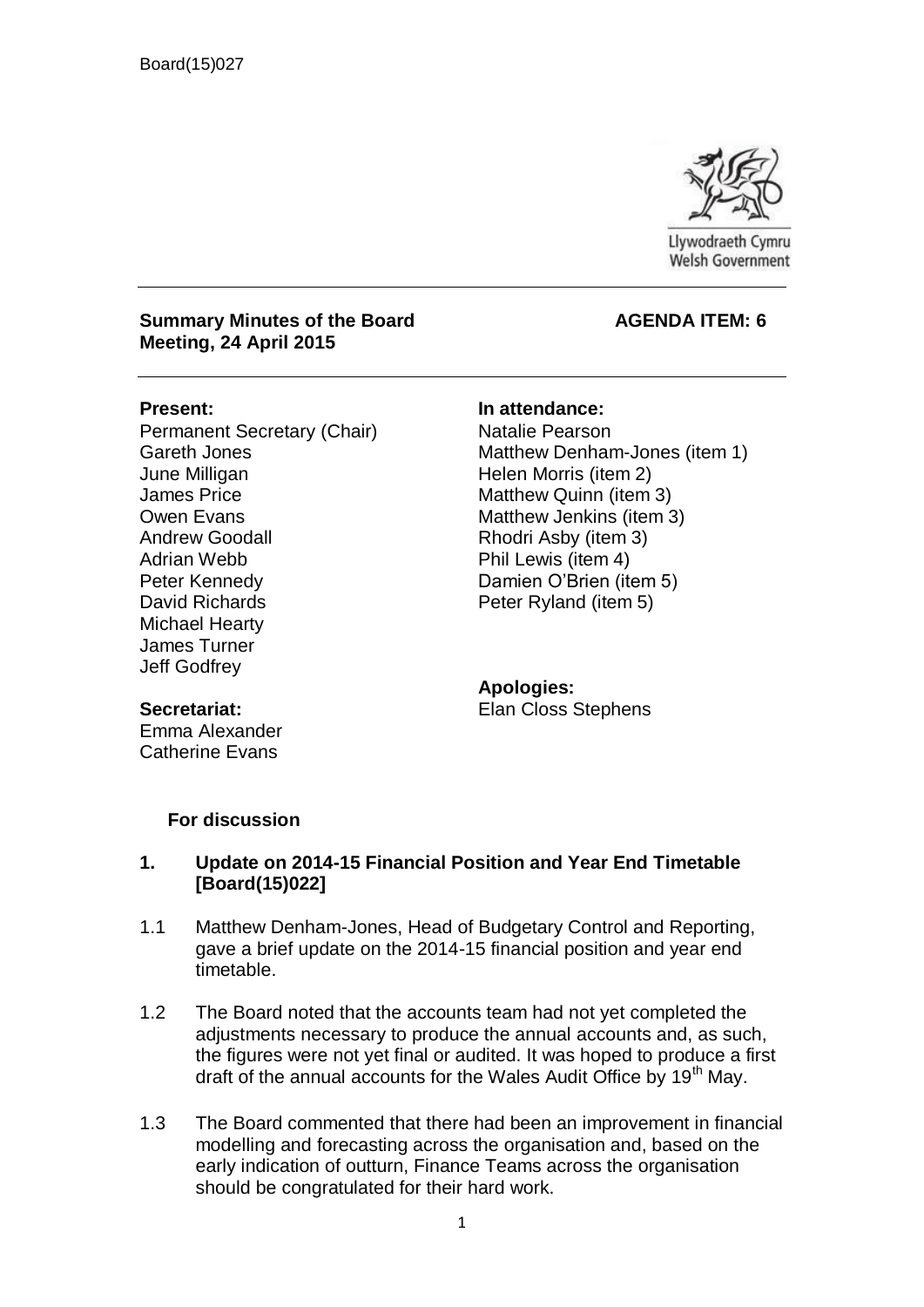1.4 The Permanent Secretary thanked Matthew for the update and noted the Board's pending satisfaction with the end-year accounts, subject to the final adjustments and audit.

## **2. Quarterly Update on Risk [Board(15)017]**

- 2.1 Helen Morris, Deputy Director, Corporate Governance and Assurance, introduced the paper, which asked the Board to review the corporate risks on the Register. The risks were presented in the original format, which was being maintained whilst the work was completed on developing a new approach and template.
- 2.2 Following a brief discussion, the Permanent Secretary thanked Helen for the update and noted that she would need to have further conversations with individual Directors General (DGs) in relation to some of the risks.

## **3. Well-being of Future Generations (Wales) Act 2015 – Implications and Opportunities for the Welsh Government [Board(15)018]**

- 3.1 Matthew Quinn, Director, Environment and Sustainable Development and Matthew Jenkins, Head of Budget Effectiveness, introduced the paper which set out how the implementation of the Act could be structured to help drive the Devolved Services Reform and Preparing for the Future agendas. They highlighted the following points:
	- the Act would come into force in April 2016;
	- the Act set out in law the principles for decision-making for the public sector, a single framework of goals and indicators, and the functions and membership of Public Service Boards;
	- by establishing a single binding legal framework, the Act provided a  $\bullet$ means of directly addressing over-complexity as identified by the Commission for Public Services and in the organisation's Reducing Complexity work;
	- $\bullet$ the key challenges would be to ensure that the organisation as a whole used the new framework and that the implementation of the new legal requirements were not seen as another compliance exercise but as a way of building the organisation's future capability to deliver;
	- as part of the Act, Ministers would be required to set milestones which  $\bullet$ would require a thorough analysis of impact, including financial impact;
	- $\bullet$ the Act established seven well-being goals at a population level.
- 3.2 The following points were made in discussion:
	- consideration needed to be given to external communications and engagement with public services around this Act;
	- once enacted, DGs should issue a message to staff within their  $\bullet$ Directorates to highlight the legislation;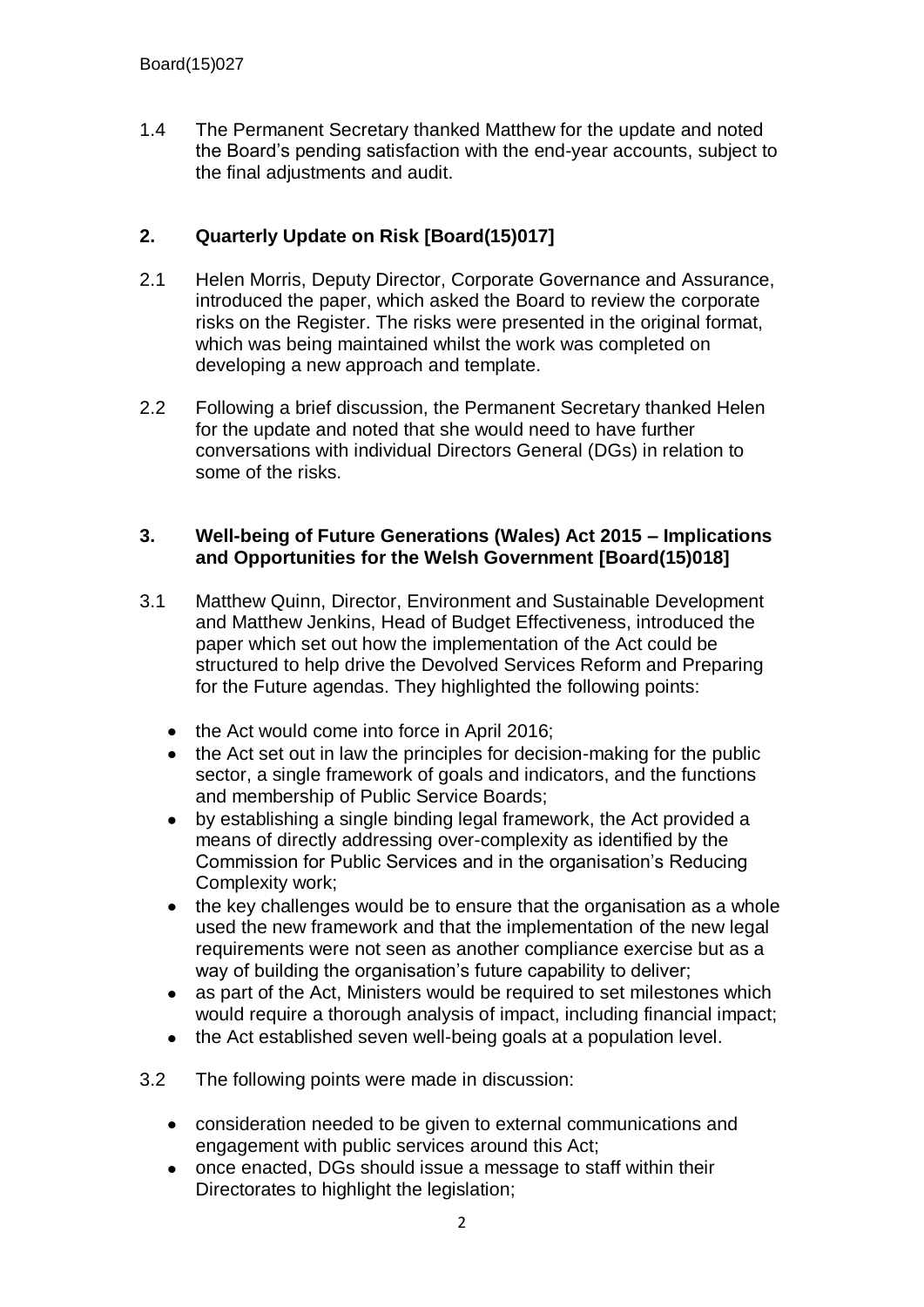- the seven well-being goals should be on display in Welsh Government offices to help all staff be familiar with them;
- it would be important to ensure that staff considered all the principles at every stage of the policy making process.
- 3.3 The Board agreed that implementation of the Act should be integrated with existing governance structures, including those for Devolved Services Reform and Preparing for the Future. It also agreed that an update on implementation should be brought to a future meeting of the Board.
- 3.4 It was agreed that additional papers should be circulated to the Board for information and separate conversations should be held with individual DGs.

## **4. Preparing for the Future Update [Board(15)019]**

- 4.1 Michael Hearty, Director General, Finance and Corporate Services, introduced the paper which provided the Board with the first formal quarterly update on the Preparing for the Future programme.
- 4.2 The following points were highlighted:
	- $\bullet$  the second meeting of the Oversight Group had taken place on 19<sup>th</sup> March;
	- the Group had recognised the good work that had been done and was  $\bullet$ planned around communication and engagement. The engagement work had provided significant feedback which would feed into the scope and desired outcomes for the Programme and workstreams;
	- There were four main workstreams; namely the Resources & Structures Workstream, the Supporting Delivery Workstream, the Leadership & Capability Workstream and the Flexible & Productive Working Workstream. The Group had requested that each Senior Responsible Owner (SRO) of the programme workstreams bring their scope and timeline to the following meeting of the Oversight Group for approval.
- 4.3 Following a brief discussion, the Board noted that although it was early days, some progress had been made. The Permanent Secretary thanked Michael for the update and asked that the previous discussion on the Wellbeing of Future Generations legislation be taken into account with Preparing for the Future work.

## **5. Foreign Exchange Risk and European Outturn Management [Board(15)020]**

5.1 Damien O'Brien, Chief Executive of the Wales European Funding Office (WEFO) and Peter Ryland, Deputy Director, Programme Performance and Finance, introduced the paper which updated the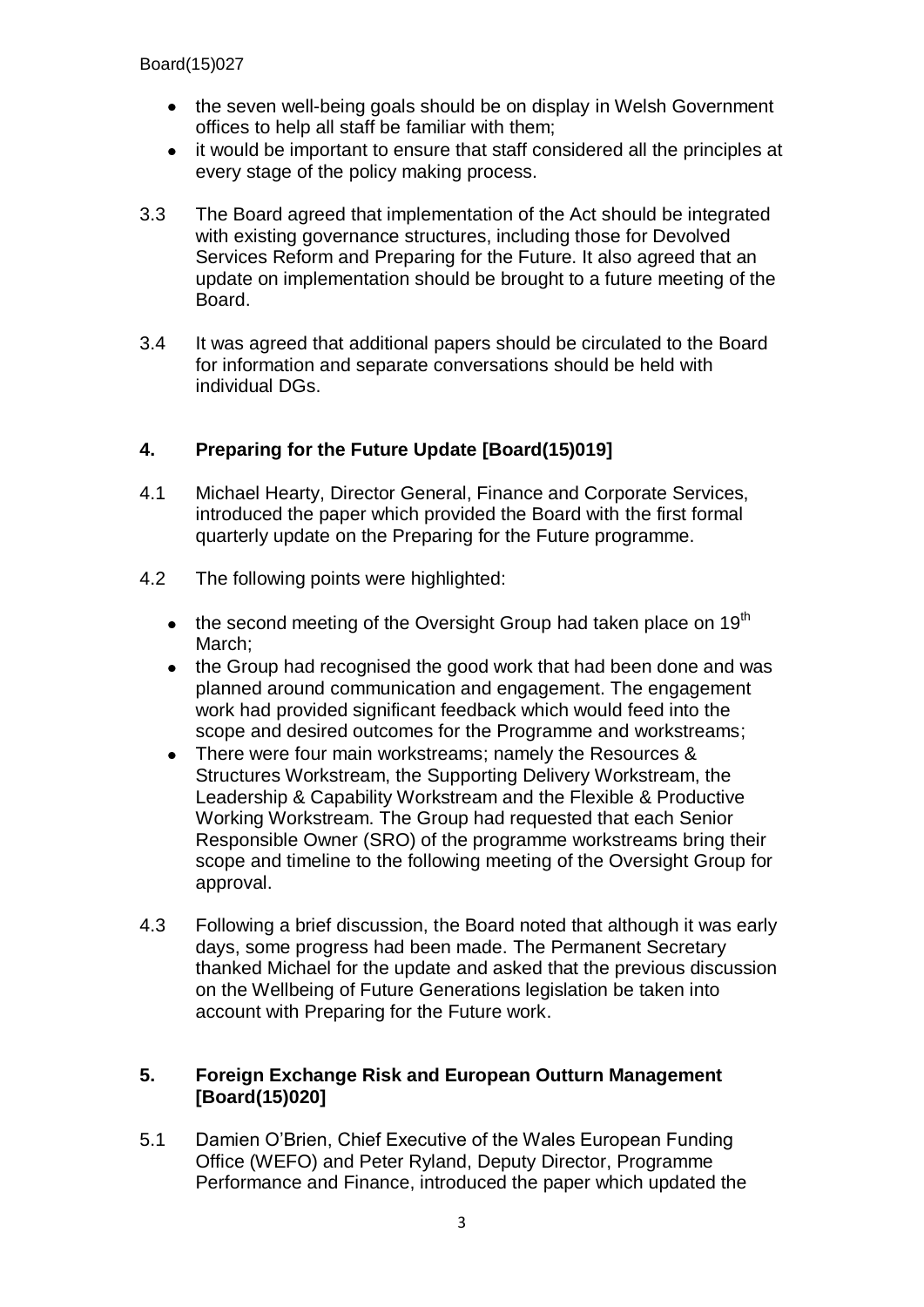Board on risk to Welsh Government funds in respect of Euro/Sterling exchange rates. They highlighted the following points:

- the exchange rate continued to change rapidly and by considerable amounts compared with the historical norm;
- $\bullet$ WEFO needed to ensure it managed its commitments in the current funding round but also look ahead to new programmes and how it could better manage the risks in respect of exchange rates.
- 5.2 Following discussion, it was noted that there was further work to do and it would be important to continue to keep a close eye on issues and prepare appropriately for them. It was also agreed that a separate conversation would be held about issues around projects within EST and DfES which were in receipt of European funding.

## **For decision**

# **6. Draft Minutes of 27th March and Matters Arising [Board(15)021]**

6.1 The minutes of the meeting held on  $27<sup>th</sup>$  March were agreed as an accurate record.

## **Regular Items**

## **7. Permanent Secretary's Items [Oral]**

- 7.1 The Permanent Secretary referred to a Future Trends paper and said he would arrange for it to be circulated to Board members for information.
- 7.2 *Director General (DG) Exception Reports*

The Permanent Secretary invited DGs to share key issues from within their areas with Board colleagues. Issues raised included jobs growth and investment, the Future Generations, Planning and Environment Bills, the Rural Development Plan, the Constitutional Reform Oversight Group, the forthcoming General Election, literacy and numeracy tests, Schools Challenge Cymru, Jobs Growth Wales, the forthcoming sealing ceremony for the Violence against Women, Domestic Abuse and Sexual Violence (Wales) Bill and grass fires. It was noted that work was in hand to review end year performance issues in the NHS and reference was made to an article by John Appleby, Chief Economist of the King's Fund. It was agreed that a copy of this article would be circulated for information.

Finally, DGs and their Directors were encouraged to consider submitting nominations for the next round of Welsh Government awards.

7.3 *Remuneration Committee* James Turner, Non-Executive Director and Chair of the SCS Remuneration Committee gave a brief update on the meeting held in March. Items discussed had included the role of secondments and whether they should be considered at an earlier stage in people's